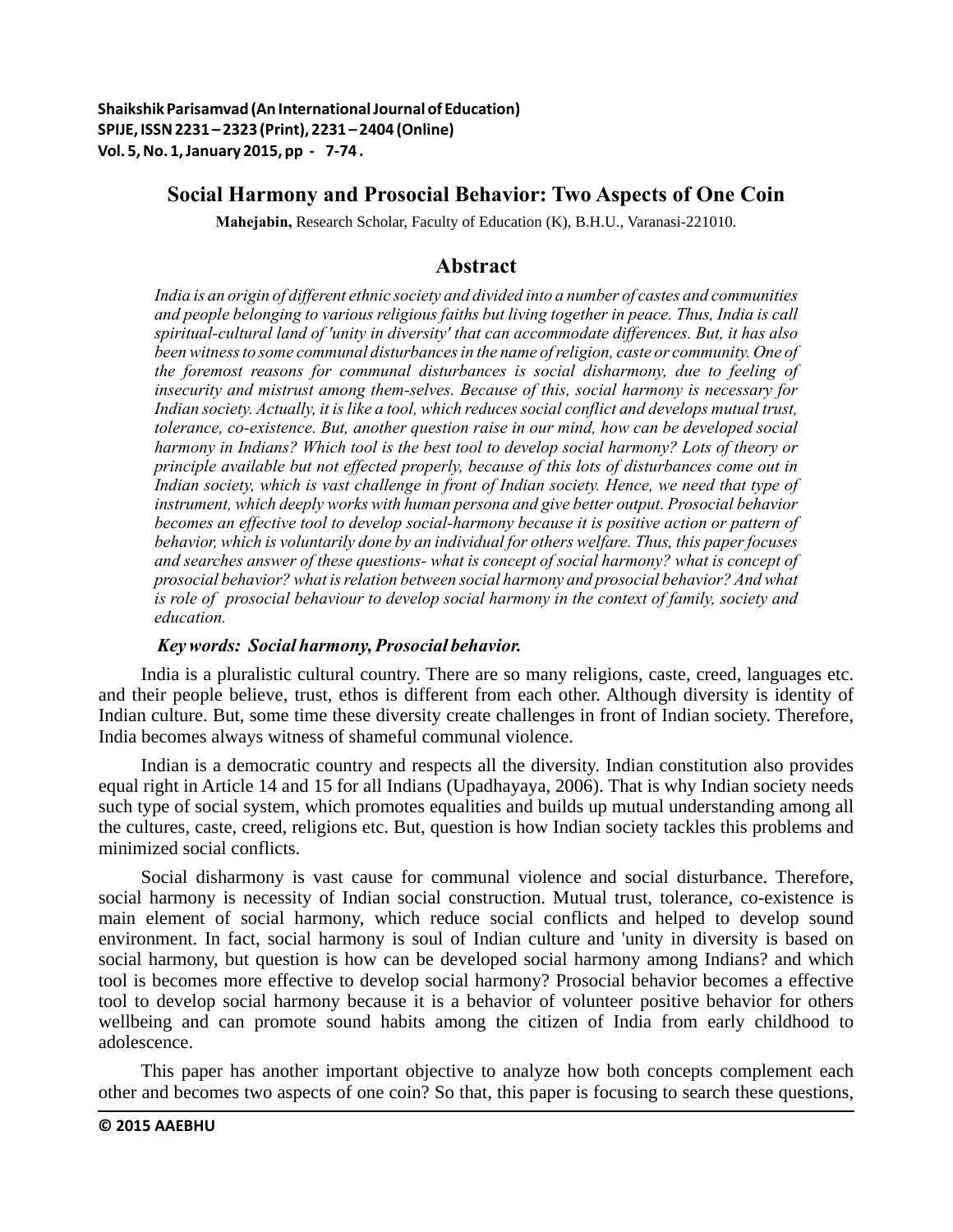such as- What is the concept of social harmony? What is the concept of prosocial behavior? What is relation between social harmony and prosocial behavior? and what is role of prosocial behavior to develop social harmony in the context of family, society and education?

## **Concept of Social Harmony**

Basically Social Harmony concept involves two words first social which represent society and second harmony which represent mutual understanding, believe in equality, respect all religion, caste, creed, gender, culture, rituals, believes without any biasness and prejudice. Mandal (2005) describe social harmony and say "Social harmony is a state of affairs where social strife is minimized through cooperation, compromise and understanding". According to Semashko and Snitko (2005, as a website mission) "Social harmony is an integrative value in a global, information society, which unites in itself love, peace, justice, freedom, equality, brotherhood, cooperation, nonviolence, tolerance, humanism and other universal values and prioritize children". Organizing committees of general conference of ICOM 22nd (2009) approved a proposal "Museums for Social Harmony" and say, "The main feature of social harmony is dialogue, tolerance, co-existence and development, which are based on pluralism, diversity, competition and creativity."

Hence, social harmony is a concept which refers to respect for different religions, cultures, caste, creed, rituals, believes and emphasizes on mutual understanding, accepting diversity as positive way, tolerate each other and most important reduce social conflict. It is clear that social harmony is soul of any multi-cultural country.

## **Main elements of Social Harmony**

Above all discussions show that response of social harmony depends upon some important elements, without its dearth social harmony can not be promoted among the people. These elements are:

- 1. Mutual understanding is first demand of social harmony because it gives space to develop others.
- 2. Social harmony develops through Cooperation.
- 3. Believe in equality is very important element of social harmony, which play vital role to decrease discrimination.
- 4. Tolerance develops capability to accept others.
- 5. Co-Existence emphasizes to accept other existence in their society, which make friendly environment.
- 6. Social harmony depends upon nonviolence.
- 7. Humanism is soul of social harmony and believes welfare for all human being.
- 8. Respect for all religion, community, culture, believe, rituals, custom.
- 9. Motive of social harmony is to reduce social conflict.
- 10. Acceptance of diversity develops optimistic approach toward diversity, which emphasizes social harmony.
- 11. Social harmony emphasizes social interaction and dialogue because interaction and dialogue fill gap of society slowly-slowly.
- 12. Social harmony believes in universal values and says about all welfare.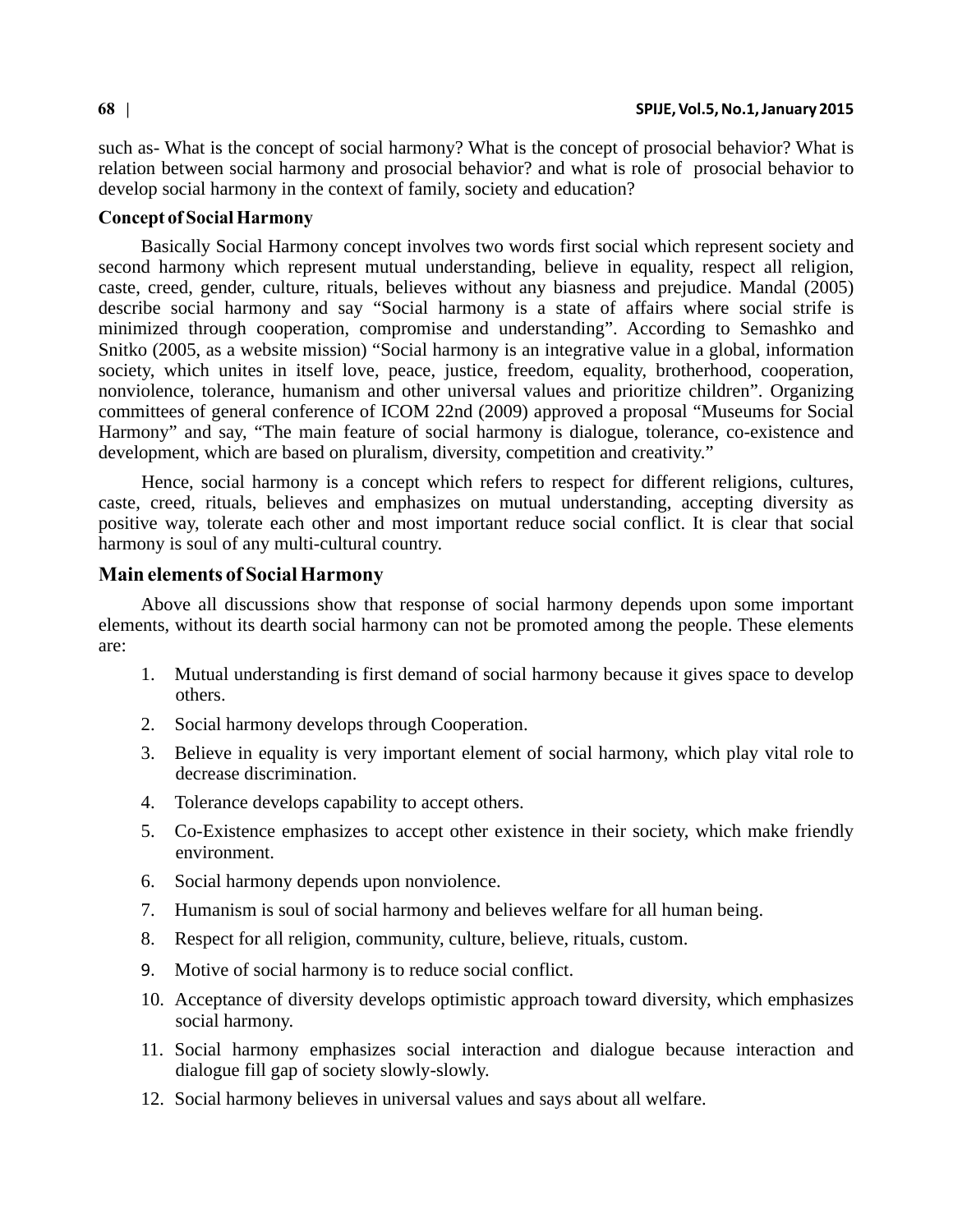#### **SPIJE, Vol.5, No.1, January 2015 | 69**

#### **Concept of Prosocial behavior**

Prosocial behavior is a new concept of social psychology used by Wispe in 1972 (Penner et al. 2004). It is positive action or pattern of behavior for other welfare. It is a volunteer individual help for others without any professional or institutional obligation. It emphasizes other benefit rather than self-benefit. It depends upon moral and social value. Marion (2003) divided prosocial behavior into three distinct categories: sharing (dividing up or bestowing), helping (acts of kindness, rescuing, removing distress), and cooperating (working together to reach a goal). Prosocial behavior can be generally confused with the term altruism, but both are different concept where Prosocial behavior refers a pattern of activity, on the other hand altruism is motivation to do something for others wellbeing.

Eisenberg and Mussen (1989) defined prosocial behavior as, "voluntary action that are intended to help or benefit another individual or group of individuals"(as cited in Knickerbocker, Roberta L.,2003). and Baron & Byrne (1987), refer "Prosocial behaviour refers to acts that have no obvious benefits for the individual engaging in them and even involve risk and some degree of sacrifice. Such acts…are based on ethical standards of conduct." Dovidio (1984) considered prosocial emphbehavior in term of action and defined, it as action of the individual that benefits other without necessarily providing any direct benefit to the person who performs it.

Above these definition Prosocial behavior is a positive action which is developed by empathy, moral value and emphasize a sense of personal responsibility for others benefits. Prosocial behavior may include sharing, cooperation, comforting, rescuing, and helping.

**Main elements of prosocial behavior :** From discussion of above, important elements of prosocial behavior come out, which help to promote prosocial behavior among the people. Important elements of prosocial behavior are:

- 1. It is positive action or pattern of behavior.
- 2. Prosocial behavior is voluntary individual helping behavior for others welfare without any professional and institutional obligation.
- 3. To express concern for others in difficult situation and something do for his betterment.
- 4. Prosocial behavior emphasizes cooperation for others because it promote friendly environment.
- 5. To promote sharing nature is another element of prosocial behavior, through this people learns to live and do together.
- 6. Scarifies is important element of prosocial behavior because its promote others benefit rather than personal benefit.
- 7. Through cooperating, sharing, donating prosocial behavior emphasizes social interaction and promotes sound relationship among the people.
- 8. It is based on social and moral values.
- 9. Prosocial behavior emphasizes rescuing for others wellbeing in emergency.
- 10. It is promoted comforting others in difficult situation.
- 11. Prosocial behavior also emphasize sense of social responsibility, which is indirectly promote others welfare.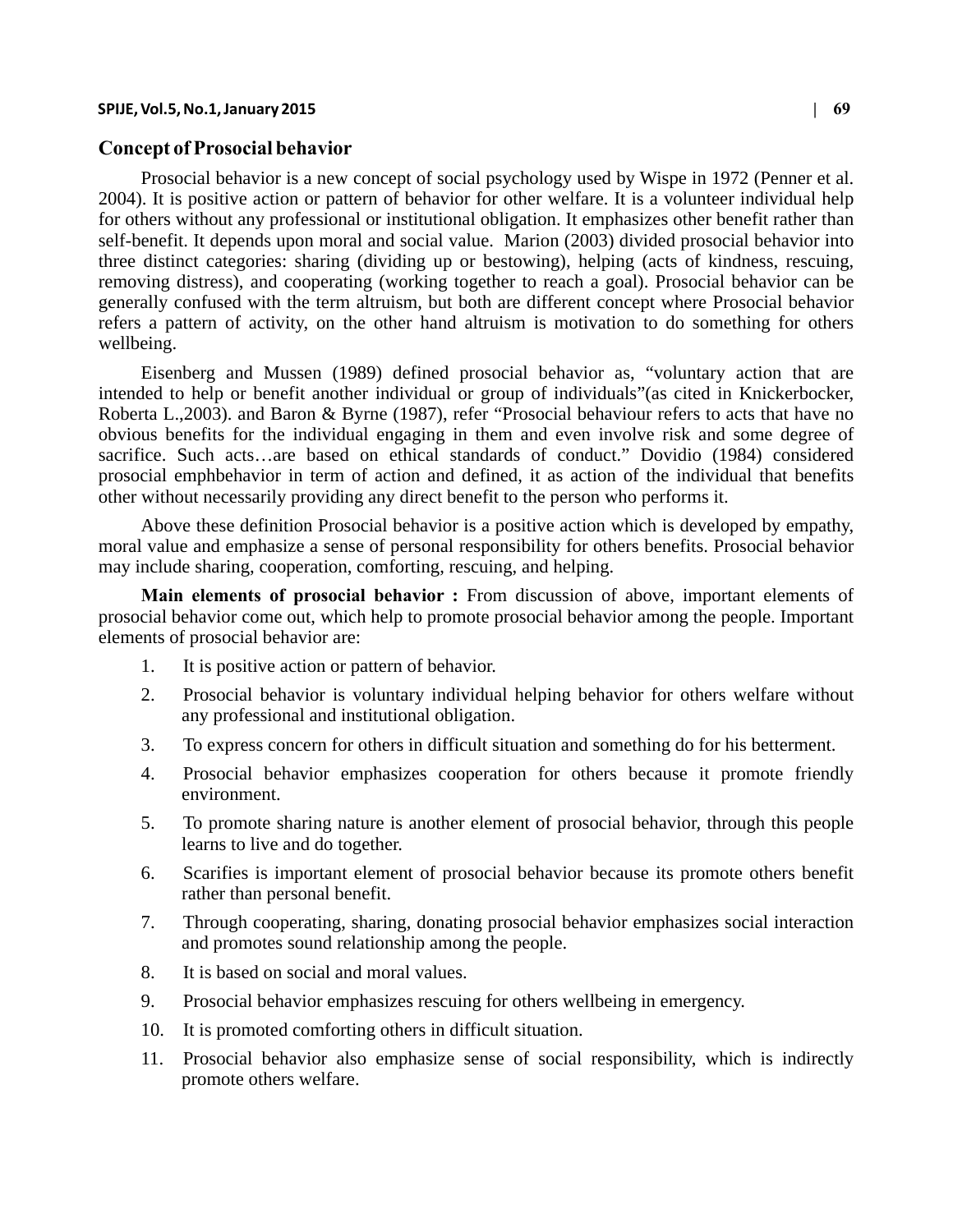#### **Relation between Prosocial behavior and Social harmony**

After the discussion of concept of social harmony and prosocial behavior, it is clear that element of both have similarity and prosocial behavior become a better tool to develop social harmony. Before further discussion, it is necessary to analyze previous related study to see how it becomes beneficial to promote social harmony.

Parkhurst & Asher, (1992) and Schnert-Reichl,(1999) found in his study prosocial behavior and social acceptance are highly correlated. Radke-yarrow et al.,(1983) find out children who has prosocial-cooperative, is more sensitive for others, express concern and help for others in difficult situation. Eisenberg and Fabes (1998) said in his study prosocial–cooperative behavior promote positive consequence and enhance social and academic adjustment. So many other researches show that prosocial behavior enhances sociability, minimized social anxiety and promote to help others (Diener & Kim, 2004; Eisenberg, Fabs, Karbon, Murphy, Carlo, et al., 1996; Hart et al., 2003; Howes & Farver, 1987; Russell et al., 2003; Silva, 1992; cf. Farver & Branstetter, 1994). Sawyer et al. (2002) obtained significant results between prosocial behavior and socially appropriate behavior. Marsh, Serafica, & Barenboim, (1981) and Warden & Mackinnon, (2003) found in his study prosocial behavior and social problem solving skill are positively correlated. Some other study shows prosocial behavior enhance positive social interaction with peers (Farver & Branstetter, 1994; Howes & Farver, 1987; Warden & Mackinnon, 2003). Caprara et al., (2000) obtained in his studies and show that highly prosocial children have more friends and liked by group of peers and teacher. Clark and Ladd (2000) also find out prosaically oriented children have more and close friends in his peer.

This literature review shows that prosocial behavior is more effective to develop social harmony and plays vital role in India to develop social harmony among Indians.

## **Role of Prosocial behavior to develop Social harmony**

For development of social harmony through prosocial behavior in Indians, family, society and education can play vital role because a person socialization done by this, which play important role in personality development. Thus, it is necessary to develop social harmony through prosocial behavior in the development stage of human context of family, society and education. These are:

## **(a) Role of Family**

Family is first institution for any child and family affects his whole life. In the development stage early childhood experience play vital role in the life of child because learning of child start in this age. In fact, it is a make foundation for personality building and as you know that strong personality building based on strong foundation and family provide this foundation. Therefore, according to cognitive theory of Piaget (1920-1930) early five year of life is very important in the developmental age of personality (Singh, A.K., 2002). Child learns from their environment and his family members, thus it is family's responsibility to provide healthy environment for their child growth. For this family should provide and promote these activities:

- (1) To promote sharing their things with other children
- (2) To reinforce helping behavior
- (3) To cooperate others
- (4) To reinforce prosocial activity
- (5) To develop respect for all religions, cultures, communities, creed, castes etc.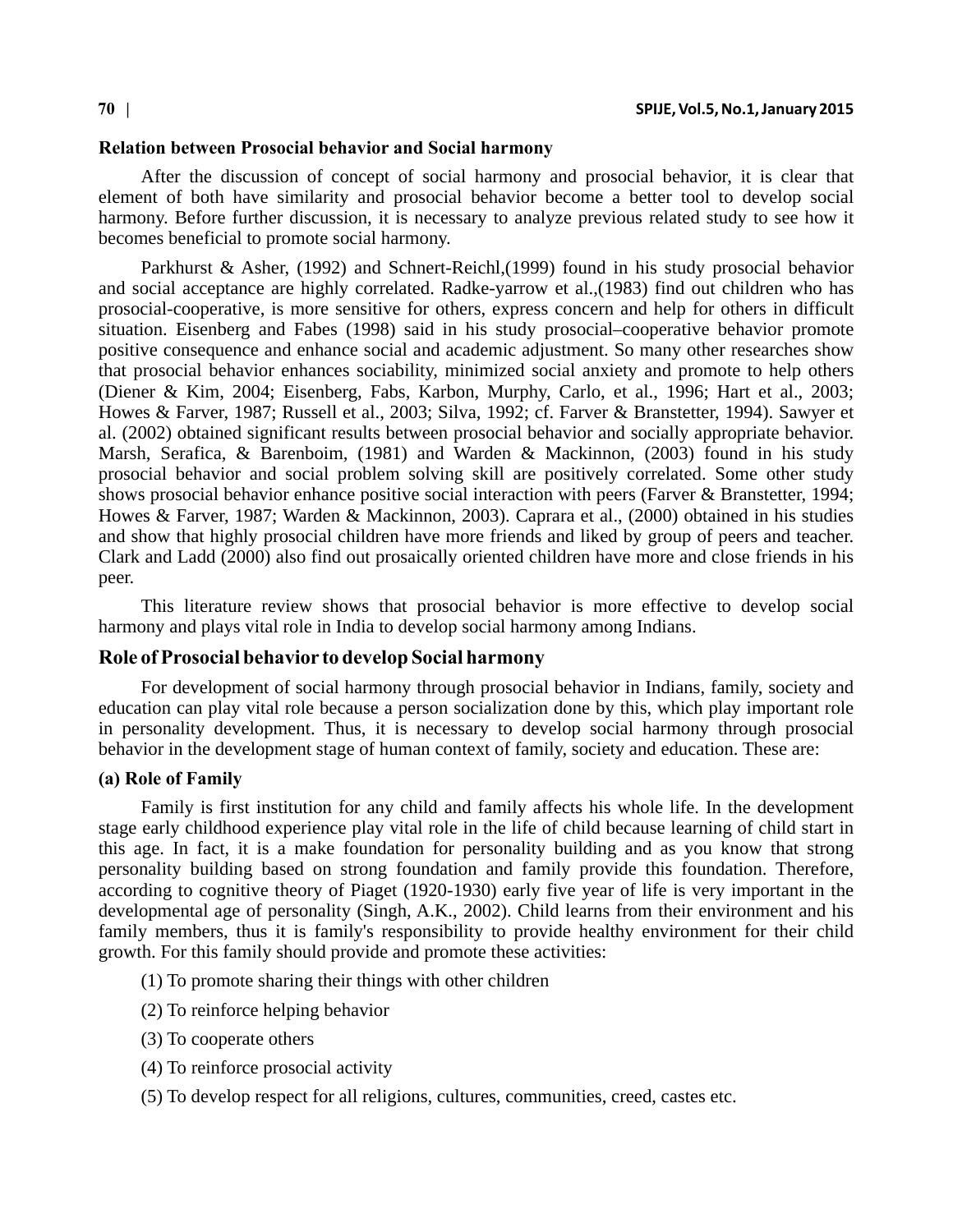#### **SPIJE, Vol.5, No.1, January 2015 | 71**

- (6) Become a role model form their child
- (7) Give conformity only right
- (8) Avoid discriminate behavior
- (9) Tell example through story power is in unity
- (10) To show concern for others and do something for their betterment
- (11) To promote socially acceptable behavior

# **(b) Role of Society**

Society is another institution, where human being lived. Human being is man of society and without society, we can not imagine about human. Society makes some rules and goals and to achieving this target, it makes many institutions and every institution worked for its betterment. Therefore, to develop social harmony, society should promote such prosocial activities, which promote social harmony. These activities are:

- (1) To develop helping culture among the people
- (2) To trained people in tolerance technique and accept co-existence of others in society
- (3) To promote law of equality from moral values, which say every human is son of God and every one have equal right, no one is greater nor inferior.
- (4) To promote and recognize helping behavior by the society
- (5) To arrange social get to gather time to time, where member of different community is invited and have opportunity to develop mutual understanding among them
- (6) To organize workshop and seminar, where they have opportunity to interact others community members and develop social concern for other people
- (7) To emphasize or promote universal social and moral value, which based on welfare for all
- (8) To find out those religious thought in different religion, which say welfare of all human beings
- (9) To encourage donation for poor and society welfare
- (10) To aware for social responsibility for sound society
- (11) To develop social cooperation among the people of different community through different social activities

# **(c) Role of Education**

Education is main institution of society and educational institution play vital role in human life. Its main work is to develop child personality according to society norms. Thus, education can play important role to develop social harmony and to achieve this target and facilitate such type of prosocial environment and activities in educational institution and classroom practices, which promote social harmony. For this, educational institution can be used so many prosocial techniques, these techniques are:

- 1. To facilitate positive interaction
- 2. To develop democratic classroom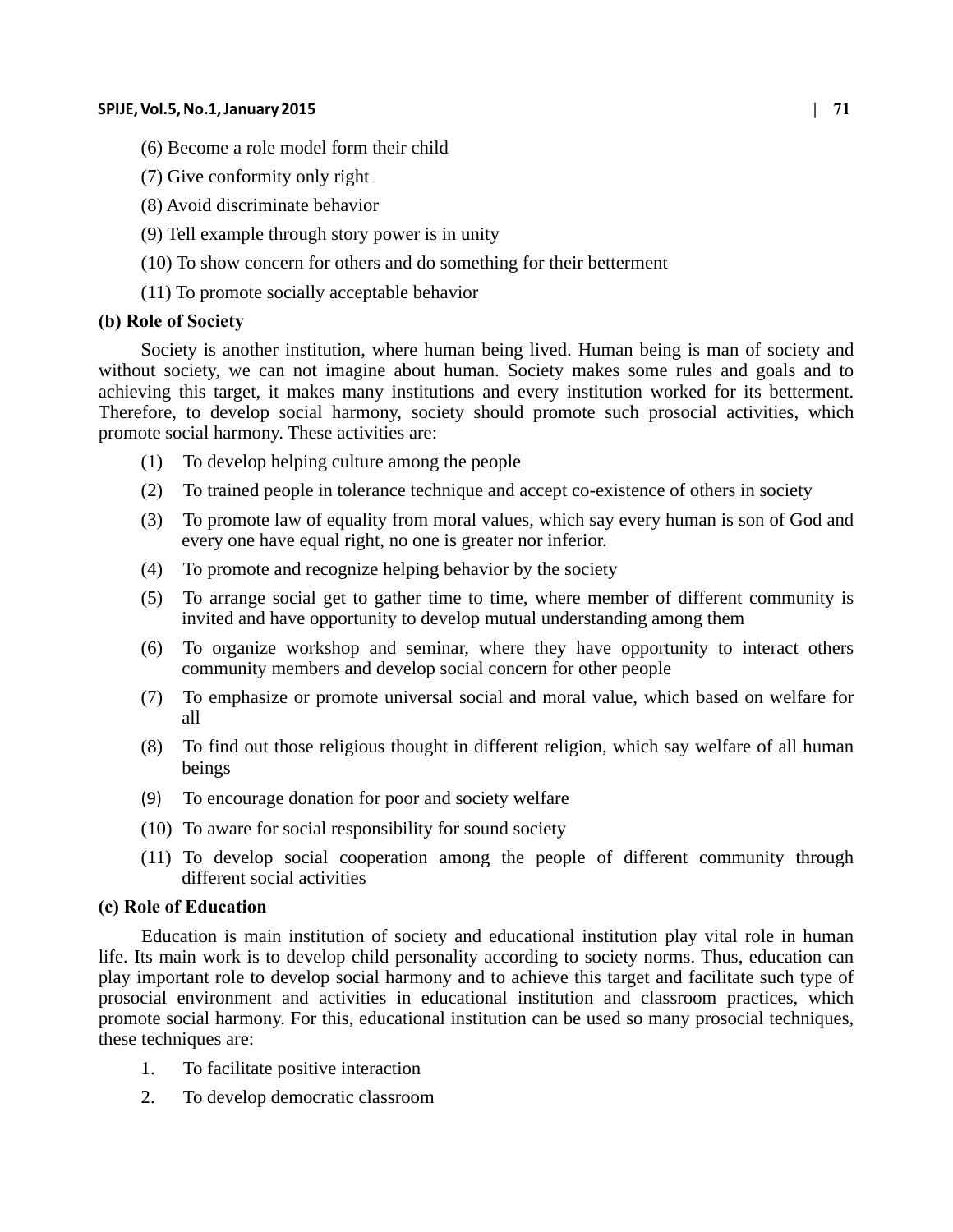- 3. To develop social skill
- 4. To develop cooperative environment
- 5. To make sensitive about society
- 6. To reinforce helping behavior
- 7. To emphasize social and moral values
- 8. To assign group project
- 9. To arrange cooperative games
- 10. To develop self-assessment skill
- 11. To develop healthy relationship
- 12. To present him/herself as a role model
- 13. To organize co-curriculum activities

### **Conclusion**

Above all discussions show that prosocial behavior and social harmony all most have same elements and closely intercorrelated and prosocial behavior definitely support to enhance social harmony. Thus, it is clear that prosocial behavior and social harmony is two aspects of one coin and when one (prosocial activities) increase another one (social harmony) also enhance. In Indian context prosocial behavior, become an effective tool to reduce social conflict and develop mutual respect among the Indians. For this family, society and education can play vital role to promote and provide prosocial activities to minimized social anxiety and enhance social harmony among the Indians.

## **References**

- Baron R. A., Byrne, D. (1979). **Social Psychology: Understanding Human Nature,** second edition. Library of congress cataloging in publication data. P.375-401.
- Bierhoff, H.W.,(2002). **Prosocial Behavior.** Psychology Press, New York.
- Chadha, N. (2007). **Prosocial Development in Children.** Mittal Publication, New Delhi (India).
- Caprara, G.V., Barbaranelli, C., Pastorelli, C., Bandura, A., & Zimbardo, P.G. (2000). Prosocial foundations of children's academic achievement. Psychological Science, 11, 302-306.
- Carlo, G. & Randall, B.A.(2002). **The Development of a Measure of Prosocial Behaviors for Late Adolescents.** Retrieved on May 25, 2013 from http//:digitalcommans.unl.edu/psychfacpub/70..
- Chen, X., Liu, M., Rubin, K.H., CEN, G. & Gao, X.(2002). **Socioability and prosocial orientation as predictors of youth adjustment: A seven-year longitudinal study in a Chainese sample.** Retrieved June 05, 2013 from http//:www.tandf.co.uk/journals/pp/01650254.html .
- Clark, K.E., & Ladd, G.W. (2000). Connect endness and autonomy support in parent-child relationships: Links children's socioemotional orientation and peer relationships. **Developmental Psychology**, 36, 485-498.
- Diener, M.L., & kim, D.Y. (2004). Maternal and child predictors of preschool children's social competence. **Journal of Applied Developmental Psychology,** *25,* 3-24.
- *Dovidio, J. F. 1984,* Helping behavior and altruism: An emprirical and conceptual overview. In L. Berkowitz (Ed.), **Advances in empirical social psychology** (Vol. 17, pp. 261-327). New York: Academic Press. Cited in Chadha, N. (2007). *Prosocial Development in Children.* Mittal Publication, New Delhi (India).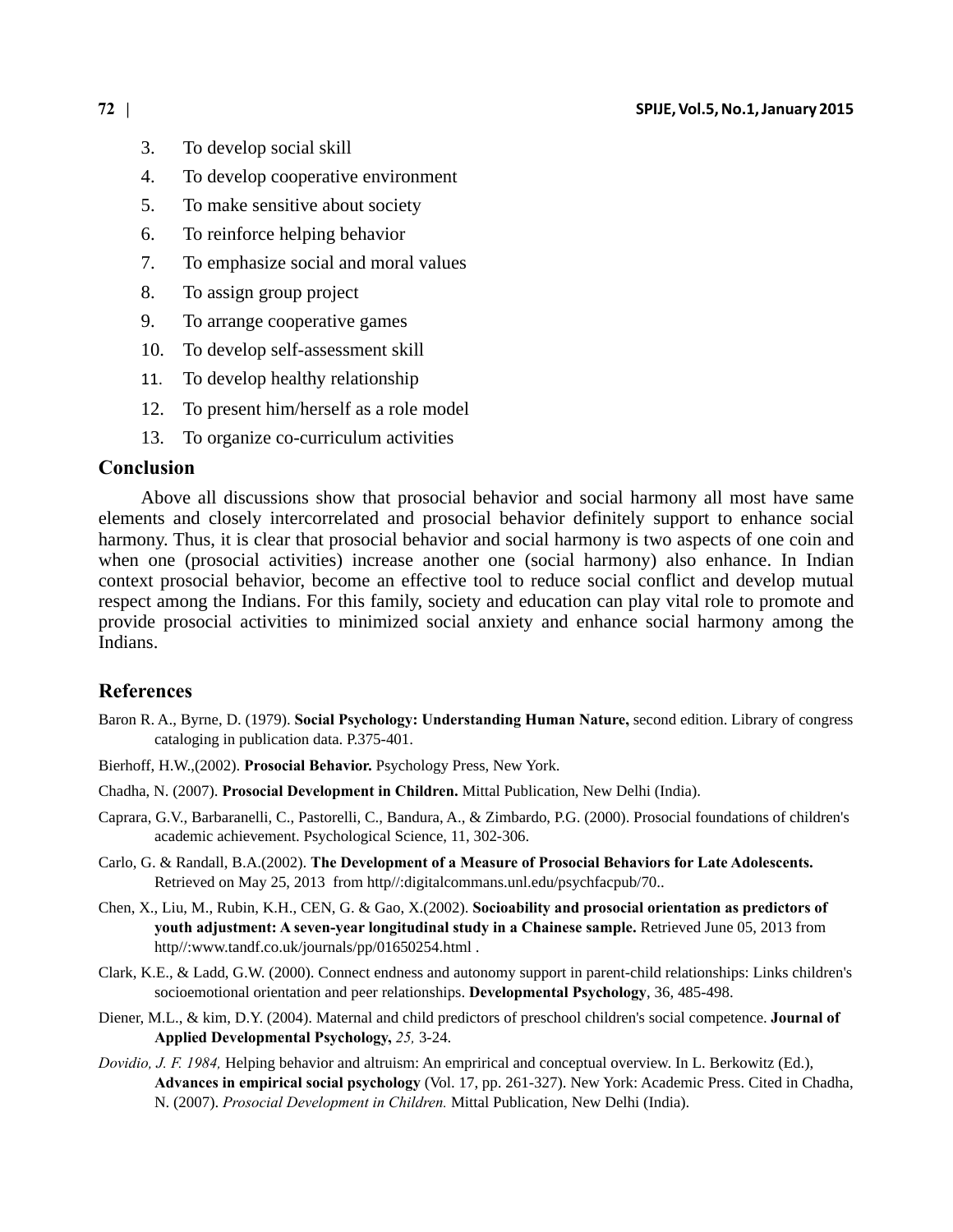#### **SPIJE, Vol.5, No.1, January 2015 | 73**

- Eisenberg, N. ,Fabes, R.A., Karbon, M., Murphy, B-C., Carlo, G., & Wosinski, M. (1996). Relations of school childeren's comforting behavior to empathy-related reactions and shyness. **Social Development,** 67, 974-992.
- Eisenberg, N. ,Fabes, R.A. & Spinrad, T.L.(2007). **Prosocial Development.** Retrieved on May 24 2013 from http//:www.pages.uoregon.edu/cfc/classes/…/3-A%20et%20al.pdf.
- Farver, J.M., & Branstetter, W. (1994). Preschoolers' proocial responces to their peers distress. **Developmental Psychology,** 30 (3), 334-341.
- Hart, D., Atkins, R. and Fegley, S. (2003). Personality and Development in Childhood: A Person-Centered Approach. **Monographs of the Society for Research in Child Development,** 68 (1, Serial N0. 272)
- Hastings, P. D., Utendale, W. T. & Sullivan, C. (2007). **The Socialization of Prosocial Development**. Retrieved on June 5 2013 from http//:www.cmb.ucdavis.edu/…/Hos%20Hasti…
- Hewstone, M., Stroebe, W. & Jonas, K (2008). **Introduction to Social Psychology: A European Perspective**, fourth edition. Blackwell Publishing Ltd. P.176-195.
- Howes, C., & Farver, J. (1987). Toddlers' responses to the distress of their peers. **Journal of Applied Developmental Psychology,** 8, 441-452.
- ICOM (2009). Examining Social Harmony. Retrieved on December 30 2014 from http://icom.museum/fileadmin/user\_upload/pdf/ICOM\_News/2009-2/ENG/p3-4\_2009-2.pdf
- Knickerbocker, Roberta L. (2003). Prosocial Behavior. Center on Philanthropy at Indian University. Retrieved on June 12 2014 from http//:www.learning to give.org/paper52.html.
- Mandal, P. (2006). Social Harmony is Possible Through Universal Education- Acounter-view. Retrieved on December 30 2014 from http://www.priyatu.com/wpcontent/uploads/2007/04/socialharmonyispossiblethroughuniversaleducation-f.pdf . .
- Marion, M. (2003). Guidance of young children. Columbus, OH: Merrill Prentice Hall. Cited in Preusse, K. (2005). **Fostering Prosocial Behavior in Young Children.** Retrieved May 10 2014 from www.earlychildhoodnews.com/earlychildhood/artical\_view.aspx?...
- Marsh, D.T., Serafica, F.C., & Barenboim, C. (1981). Intrrelationship among perspective taking, interpersonal problem solving and interpersonal functioning. **Journal of Genetic Psychology**, 138, 37-48.
- Murphy, B.C., Shepard, S.A., Eisenberg,N., &Fabes, R.A. (2004). Concurrent and across time prediction of young adolescents' social functioning: The role of emotionality and regulation. **Social Development,** 13 (1), 56-86.
- Parkhust, J.T.,& Acher, S.R. (1992). Peer rejection in middle school: Subgroup differences in behavior, loneliness and interpersonal concerns. **Developmental Psychology,** 28, 231-241.
- Penner, A.L., Dovidio, F.J., Piliavan, J.A. & Schroeder, A.D. (2004). **Prosocial Behavior: Multilevel perspectives.** Retrieved on June 10 2014 from http//:www.med.wayne.edu/…/annurev%20psych%2056%20091103.pd…
- Preusse, K. (2005). **Fostering Prosocial Behavior in Young Children.** Retrieved May 10 2013, from http//:www.earlychildhoodnews.com/earlychildhood/artical\_view.aspx?...
- Russesell, A., Hart, C.H., Robinson, C.C., & Olsen, S.F. (2003). Children's sociable and aggressive behavior with peers: A comparison of the US and Australian and contributions of temperament and parenting style. **International Journal of Behaioral Development,** *27*, 74-86.
- Sawyer, R.K., Denham, S., DeMulder, E., Blair, K., Auerbach-Major, S.,& Levitas, J. (2002). The contribution of older siblings reactions to emotions to preschoolers' emotional and social competence. *Marriage & Family Review, 34,* 183-212.
- Schonert-Reich, K.A. (1999). Relation of peer acceptance,friendship adjustment, and social behavior to moral reasoning during early adolescence. **Journal of Early Adolescence**,19, 249-279